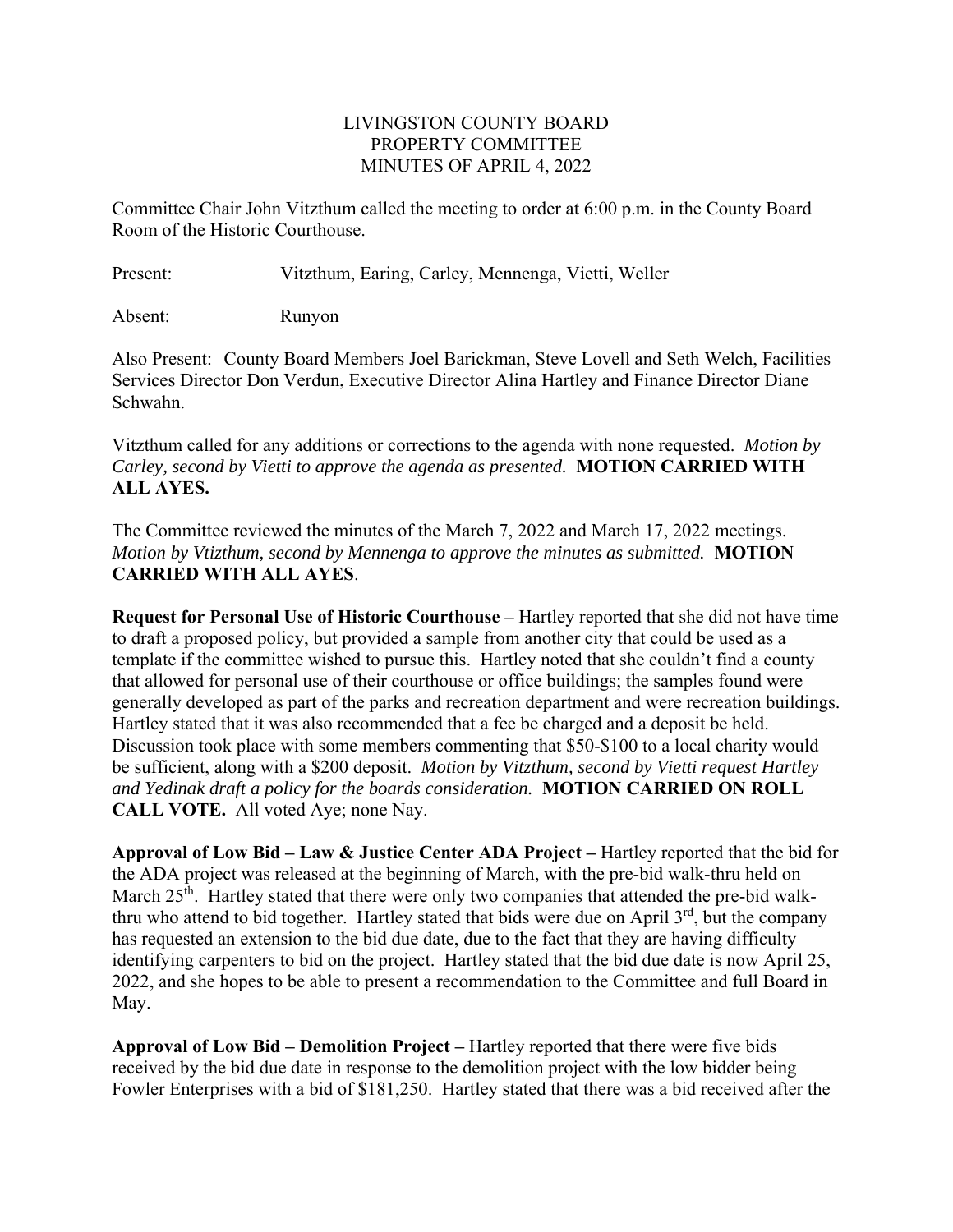due date based on a shipping error by FedEx, but the company would still not have been the low bidder making it a moot point. Questions were raised concerning the compaction after the demolition. Gary Diegan of the Deigan Group was able to respond by phone that the area would be structural fill (with crushed material). Diegan noted that there is a 3" soil cover that is included in the project, but could be removed depending on how close the phase II parking project was to starting. *Motion by Weller, second by Carley to recommend the full board accept the low bid of Fowler Enterprises.* **MOTION CARRIED WITH ALL AYES.** 

**Monthly Department Report –** Don Verdun was present to review his monthly department report with the committee a copy of which is attached to these minutes. Verdun noted that the new dropbox for the LJC was installed.

**Approval of Bills –** The Committee reviewed the monthly bills including the monthly construction bills. *Motion by Vietti, second by Earing to approve both sets of bills as presented.*  **MOTION CARRIED WITH ALL AYES.** 

The floor was opened for public comment.

*Motion by Earing, second by Weller to adjourn.* **MOTION CARRIED WITH ALL AYES**. The meeting adjourned at 6:45 p.m..

Alina M. Hartley Executive Director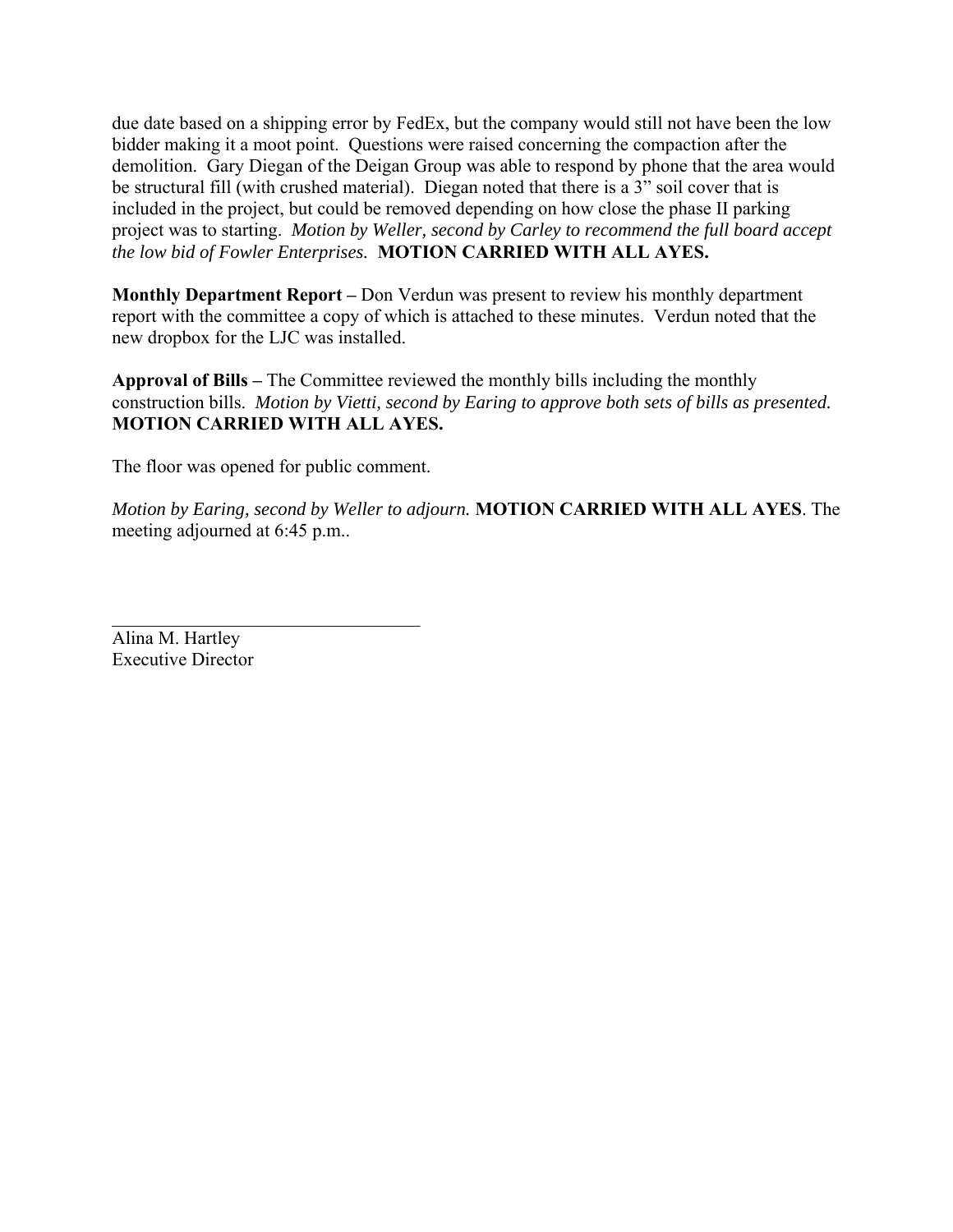# **Facilities Managers Report**

March 2022

# To: Public Property Committee From: Don Verdun **Public Safety Complex:**

In the jail kitchen we have been have problems with staff plugging up the 4-inch drain lines. After tracking down the problem we found that the kitchen helpers were dumping all food waste down the drains instead of dumping in the garbage. Kitchen contractors were not watching what was going on. The Jail Superintendent and Maintenance staff had a talk with the kitchen Management and things have been a lot better. We have been having hot water problems with the new water heaters. The parts that were needed are here now it has been a problem getting the plumbers here to in stall them. Since then a new water leak has developed inside the unit.

#### **Law and Justice Center**

Alina pointed out to me some concrete deterioration around the outside drains in front of the Sally port doors. We are working to get that repaired.

Elevator 2 was repaired, mostly a programing problem. All other was regular maintenance.

#### **Historic Courthouse:**

The Scharnett Company has started their part in replacing the new roof.

All other was the usual maintenance.